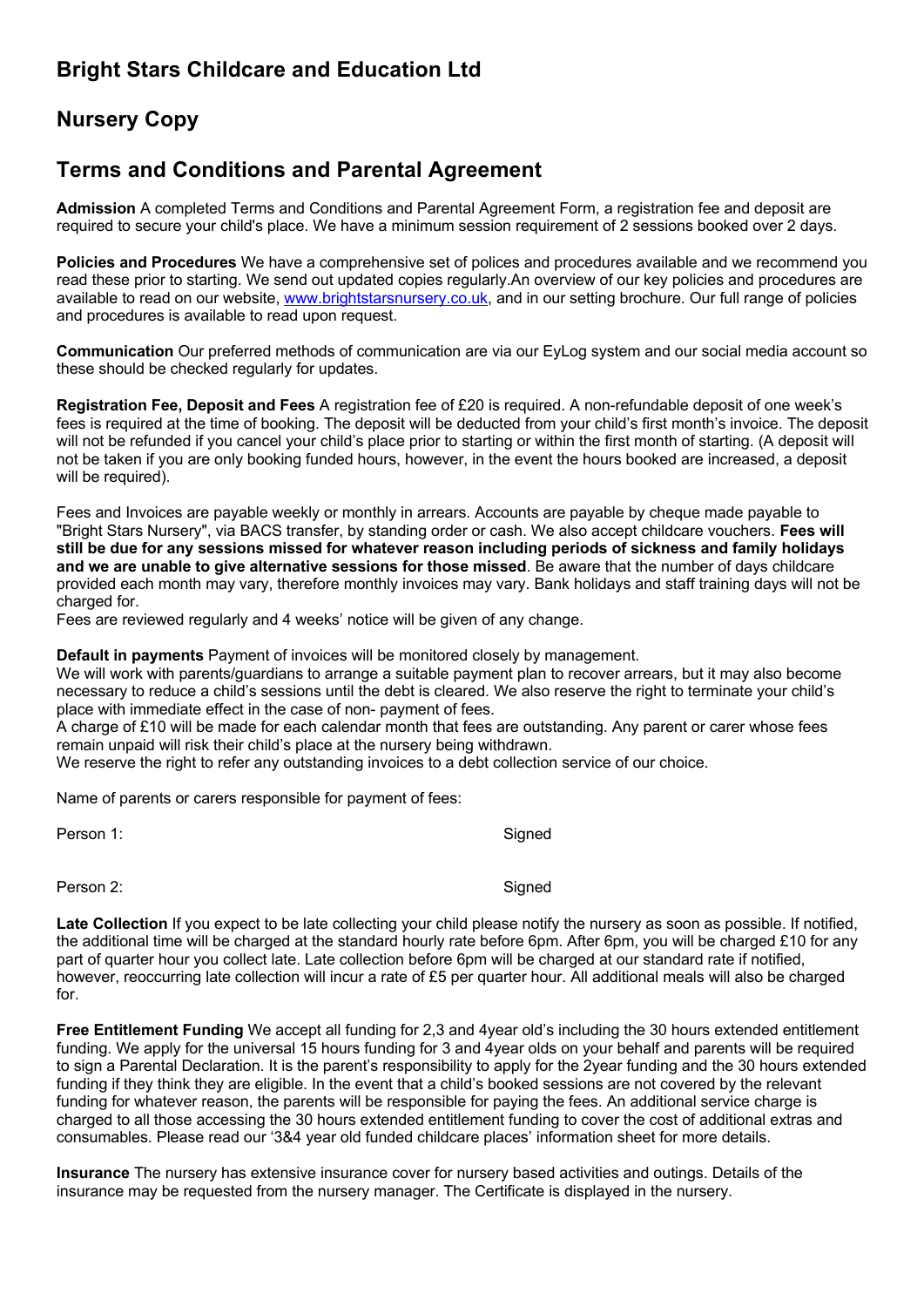### **Opening times**

**Bright Stars Nursery** The nursery sessions run from 08:00 to 18.00. The Nursery is open for 51 weeks a year. We close for a week at Christmas and all bank holidays. Dates are available upon request.

**Bright Stars Preschool** The Preschool is open from 08.00 to 16.00. The Preschool is open for 38 weeks per year and we close for all bank holidays. Children registered at The Preschool who would like additional hours can attend Bright Stars Nursery for additional hours.

**Termination, cancellation and change of sessions** One month's notice is required by either party for any change of sessions or termination of agreement. If parents choose to leave prior to the end of their notice, fees are nonrefundable. The minimum period for any permanent change of sessions is one month. If the notified start date is changed by the parent, we reserve the right to charge from the original start date notified on the Agreement form. The nursery reserves the right to terminate the Agreement with immediate effect in case of non-payment of fees, or a parent, carer or child displays abusive, threatening or otherwise inappropriate behaviour, or for any other reasonable cause.

**Intimidation or abuse of our staff will not be tolerated and may result in immediate termination.** In all other cases the standard notice period of one month will apply.

**Personal property and belongings** The nursery cannot be held responsible for any loss or damage to any parent's, carer's or child's property or belongings. Every reasonable effort will be made by the nursery staff to ensure that property or belongings of any parent, carer or child is not damaged. Please ensure your child's clothing is clearly labelled and we suggest that all toys, books and equipment are left at home.

**Liability** We accept no responsibility for children whilst in their parent's care on nursery premises. We will not be liable to parents and/or children for any economic loss of any kind, for damage to the child's or parent's property, for any loss resulting from a claim made by any third party or for any special, indirect or consequential loss or damage of any kind.

**Accidents, illness or medical needs** The nursery reserves the right to administer first aid and any emergency treatment as required. Parents will be informed of all accidents and will be asked to sign an Accident Record form. If emergency treatment at hospital is required the nursery will make all reasonable attempts to contact the parents but if this is not possible we are authorised to act on behalf of the parents and authorise any necessary emergency treatment.

We will administer prescribed medicines only if parents have completed a Medicine Consent form. We may require parents to withdraw their child from nursery in the event that they require special medical care or

attention which is not available or refused by the parent, or it is considered that the child is not well enough to attend nursery. We may also ask parents to withdraw their child from the nursery if we have reasonable cause to believe that the child is suffering from or has suffered from any infectious disease or infection and there remains a danger that other children may contract such a disease or infection. Please refer to our Childhood Illness and Exclusion Policy regarding exclusion and incubation periods by which we are bound. Parents must inform the nursery if their child is suffering from any illness, sickness or allergies before attending the nursery.

In the event a Health Care Plan is required, specific staff training or additional staff support is needed, a child's place may be deferred until this can be actioned. The nursery is mindful of the needs of working parents and will endeavor to provide as much continuity of service as possible within the recommendations of the Health Protection Agency by which the nursery is bound.

**Special Educational Needs** It is our intention to make our setting accessible to children and families from all sections of the local community. We recognise that children with a disability or special educational need may require a more personalised approach when registering at our setting. We ask parents to be open and transparent with regards to any additional needs their child may have in order for the setting to put appropriate provisions in place, to ensure that we can best support the needs of the child. The manager will arrange an entry into nursery meeting with parents, herself and the setting SENCO to gather further information. Where appropriate this information will be used to support an application with the Local Authority for Inclusion Support Funding. Where children require extra specialist support, it may be necessary to defer or implement a graduated entry so that training and/or additional staff can be sought.

**Allergies** As part of the registration process parents and carers will be asked to provide details of any allergies relating to their child's dietary requirements. Parents and carers are responsible for informing the setting immediately of any change in their child's dietary requirements, to ensure that we have an up to date record. In the event of severe allergies a Health Care Plan may be required and/or specific training sought for staff. In certain circumstances, where more complex allergies are present it may be necessary to discuss how best to meet the dietary needs of the child. This may involve parents or carers providing part or all of their child's meals.